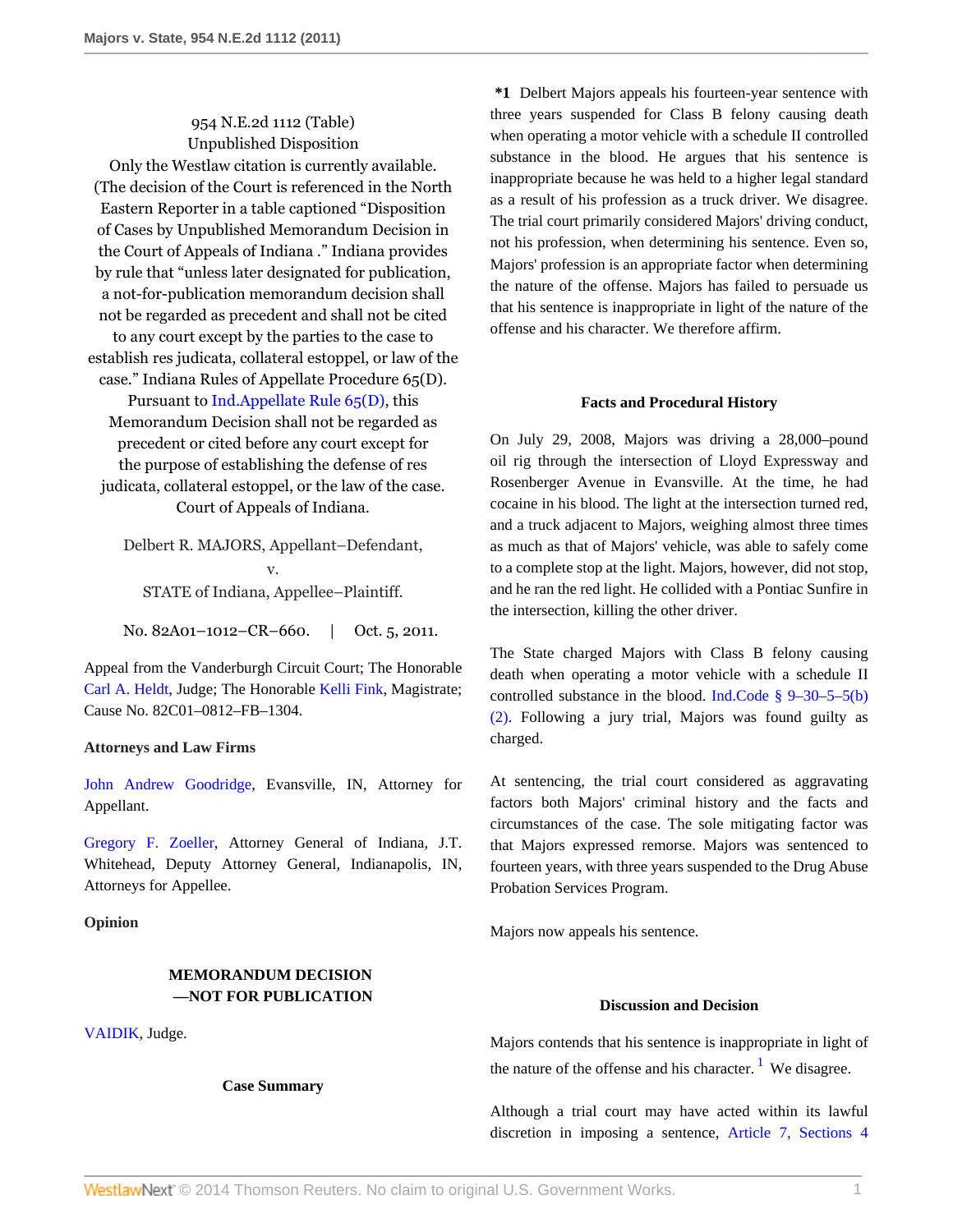and [6 of the Indiana Constitution](http://www.westlaw.com/Link/Document/FullText?findType=L&pubNum=1000009&cite=INCNART7S6&originatingDoc=I1fdcf71df01111e0a9e5bdc02ef2b18e&refType=LQ&originationContext=document&vr=3.0&rs=cblt1.0&transitionType=DocumentItem&contextData=(sc.Search)) authorize independent appellate review and revision of sentences through [Indiana](http://www.westlaw.com/Link/Document/FullText?findType=L&pubNum=1000009&cite=INSRAPR7&originatingDoc=I1fdcf71df01111e0a9e5bdc02ef2b18e&refType=LQ&originationContext=document&vr=3.0&rs=cblt1.0&transitionType=DocumentItem&contextData=(sc.Search)) [Appellate Rule 7\(B\),](http://www.westlaw.com/Link/Document/FullText?findType=L&pubNum=1000009&cite=INSRAPR7&originatingDoc=I1fdcf71df01111e0a9e5bdc02ef2b18e&refType=LQ&originationContext=document&vr=3.0&rs=cblt1.0&transitionType=DocumentItem&contextData=(sc.Search)) which provides that a court "may revise a sentence authorized by statute if, after due consideration of the trial court's decision, the Court finds that the sentence is inappropriate in light of the nature of the offense and the character of the offender." *[Reid v. State,](http://www.westlaw.com/Link/Document/FullText?findType=Y&serNum=2014198471&pubNum=578&fi=co_pp_sp_578_1116&originationContext=document&vr=3.0&rs=cblt1.0&transitionType=DocumentItem&contextData=(sc.Search)#co_pp_sp_578_1116)* 876 N.E.2d [1114, 1116 \(Ind.2007\)](http://www.westlaw.com/Link/Document/FullText?findType=Y&serNum=2014198471&pubNum=578&fi=co_pp_sp_578_1116&originationContext=document&vr=3.0&rs=cblt1.0&transitionType=DocumentItem&contextData=(sc.Search)#co_pp_sp_578_1116) (citing *[Anglemyer v. State,](http://www.westlaw.com/Link/Document/FullText?findType=Y&serNum=2012545885&pubNum=578&fi=co_pp_sp_578_491&originationContext=document&vr=3.0&rs=cblt1.0&transitionType=DocumentItem&contextData=(sc.Search)#co_pp_sp_578_491)* 868 N.E.2d [482, 491 \(Ind.2007\)](http://www.westlaw.com/Link/Document/FullText?findType=Y&serNum=2012545885&pubNum=578&fi=co_pp_sp_578_491&originationContext=document&vr=3.0&rs=cblt1.0&transitionType=DocumentItem&contextData=(sc.Search)#co_pp_sp_578_491), *clarified on reh'g,* [875 N.E.2d 218](http://www.westlaw.com/Link/Document/FullText?findType=Y&serNum=2013865237&pubNum=578&originationContext=document&vr=3.0&rs=cblt1.0&transitionType=DocumentItem&contextData=(sc.Search)) [\(Ind.2007\)](http://www.westlaw.com/Link/Document/FullText?findType=Y&serNum=2013865237&pubNum=578&originationContext=document&vr=3.0&rs=cblt1.0&transitionType=DocumentItem&contextData=(sc.Search))). The defendant has the burden of persuading us that his sentence is inappropriate. *Id.* (citing *[Childress](http://www.westlaw.com/Link/Document/FullText?findType=Y&serNum=2009348229&pubNum=578&fi=co_pp_sp_578_1080&originationContext=document&vr=3.0&rs=cblt1.0&transitionType=DocumentItem&contextData=(sc.Search)#co_pp_sp_578_1080) v. State,* [848 N.E.2d 1073, 1080 \(Ind.2006\)](http://www.westlaw.com/Link/Document/FullText?findType=Y&serNum=2009348229&pubNum=578&fi=co_pp_sp_578_1080&originationContext=document&vr=3.0&rs=cblt1.0&transitionType=DocumentItem&contextData=(sc.Search)#co_pp_sp_578_1080)). Also, "[i]n assessing whether a sentence is inappropriate, appellate courts may take into account whether a portion of the sentence is ordered suspended or is otherwise crafted using any of the variety of sentencing tools available to the trial judge." *Davidson v. State,* [926 N.E.2d 1023, 1025 \(Ind.2010\).](http://www.westlaw.com/Link/Document/FullText?findType=Y&serNum=2022146769&pubNum=578&fi=co_pp_sp_578_1025&originationContext=document&vr=3.0&rs=cblt1.0&transitionType=DocumentItem&contextData=(sc.Search)#co_pp_sp_578_1025)

**\*2** The sentencing range for a Class B felony is six to twenty years, with ten years being the advisory term. [Ind.Code § 35–](http://www.westlaw.com/Link/Document/FullText?findType=L&pubNum=1000009&cite=INS35-50-2-5&originatingDoc=I1fdcf71df01111e0a9e5bdc02ef2b18e&refType=LQ&originationContext=document&vr=3.0&rs=cblt1.0&transitionType=DocumentItem&contextData=(sc.Search)) [50–2–5](http://www.westlaw.com/Link/Document/FullText?findType=L&pubNum=1000009&cite=INS35-50-2-5&originatingDoc=I1fdcf71df01111e0a9e5bdc02ef2b18e&refType=LQ&originationContext=document&vr=3.0&rs=cblt1.0&transitionType=DocumentItem&contextData=(sc.Search)). Here, the trial court sentenced Majors to fourteen years with three years suspended to probation.

<span id="page-1-2"></span>Regarding the character of the offender, Majors had previously been convicted of two criminal offenses: operating a motor vehicle under the influence in 2003 and theft in September [2](#page-1-1)008.<sup>2</sup> According to the presentence investigation report, Majors has a problem with alcohol and illicit drug use. While the trial court did find that Majors' remorse was a mitigating factor, his executed sentence of eleven years is not inappropriate in light of his character.

Regarding the nature of the offense, there again is nothing in the record that indicates that this sentence is inappropriate. Majors was familiar with the practice of driving large vehicles and held a commercial driver's license. This shows, as the trial court indicated, that he "understood and knew enough to know that he needed to exercise extreme caution when driving that vehicle and failed to do so when he used cocaine before driving that vehicle." Tr. p. 393. Instead of exercising that extreme caution, however, Majors ingested cocaine, drove a 28,000–pound oil rig through a red light, and collided with the small car in the intersection, resulting in the driver's death. The nature of this offense, therefore, is serious. After due consideration of the trial court's decision, we cannot say that Majors' sentence is inappropriate in light of the nature of the offense.

Nevertheless, Majors argues that the trial court erroneously considered that he was a "professional truck driver." Despite Majors' argument, the trial court did not solely consider that he drove for a living. Rather, the trial court looked to the conditions surrounding the offense, namely, the size of the truck that Majors was driving and the actual driving conduct in which he engaged. The trial court pointed out that any driver, not just one who drives for a living, would have known to exercise extreme care when operating such a large vehicle. Regardless of one's profession, when driving a vehicle of that size, it is readily apparent that substantial safety precautions need to be taken. Nonetheless, Majors' job as a professional truck driver is a proper factor to be considered by the trial court in sentencing. As a professional truck driver, Majors should know, more than most individuals, the dangers inherent in driving an oil rig.

After careful review, Majors has failed to persuade us that his fourteen-year sentence with three years suspended to probation is inappropriate. We therefore affirm Majors' sentence.

Affirmed.

[FRIEDLANDER](http://www.westlaw.com/Link/Document/FullText?findType=h&pubNum=176284&cite=0220775401&originatingDoc=I1fdcf71df01111e0a9e5bdc02ef2b18e&refType=RQ&originationContext=document&vr=3.0&rs=cblt1.0&transitionType=DocumentItem&contextData=(sc.Search)), J., and [DARDEN](http://www.westlaw.com/Link/Document/FullText?findType=h&pubNum=176284&cite=0192399701&originatingDoc=I1fdcf71df01111e0a9e5bdc02ef2b18e&refType=RQ&originationContext=document&vr=3.0&rs=cblt1.0&transitionType=DocumentItem&contextData=(sc.Search)), J., concur.

### **Parallel Citations**

2011 WL 4591857 (Ind.App.)

#### Footnotes

- <span id="page-1-0"></span>[1](#page-0-0) Majors frames his argument solely as whether his sentence is inappropriate. The State construes Majors' argument as including the waived contention that the trial court abused its discretion by considering his profession as a truck driver as an aggravating factor. To the extent that Majors' argument contains this assertion, we observe that whether a trial court has abused its discretion by improperly recognizing aggravators and mitigators when sentencing a defendant and whether a defendant's sentence is inappropriate under [Indiana Appellate Rule 7\(B\)](http://www.westlaw.com/Link/Document/FullText?findType=L&pubNum=1000009&cite=INSRAPR7&originatingDoc=I1fdcf71df01111e0a9e5bdc02ef2b18e&refType=LQ&originationContext=document&vr=3.0&rs=cblt1.0&transitionType=DocumentItem&contextData=(sc.Search)) are two distinct analyses. *King v. State,* [894 N.E.2d 265, 267 \(Ind.Ct.App.2008\)](http://www.westlaw.com/Link/Document/FullText?findType=Y&serNum=2017198037&pubNum=578&fi=co_pp_sp_578_267&originationContext=document&vr=3.0&rs=cblt1.0&transitionType=DocumentItem&contextData=(sc.Search)#co_pp_sp_578_267). Because Majors frames his argument as one made under [Indiana Appellate Rule 7\(B\)](http://www.westlaw.com/Link/Document/FullText?findType=L&pubNum=1000009&cite=INSRAPR7&originatingDoc=I1fdcf71df01111e0a9e5bdc02ef2b18e&refType=LQ&originationContext=document&vr=3.0&rs=cblt1.0&transitionType=DocumentItem&contextData=(sc.Search)), we so confine our discussion.
- <span id="page-1-1"></span>[2](#page-1-2) The theft conviction took place after the motor vehicle collision involved in this case but before Majors was charged with the present offense.